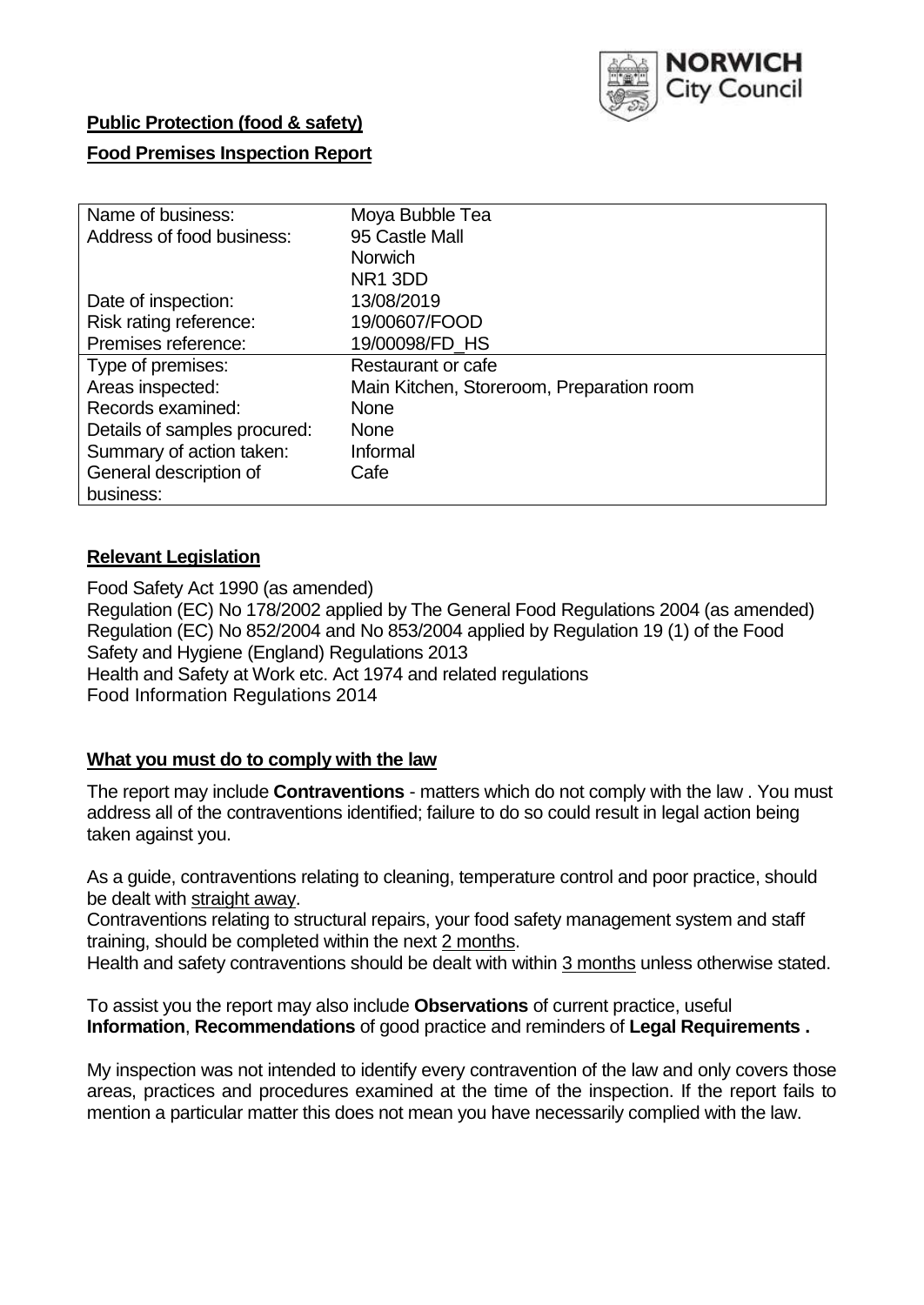# **FOOD SAFETY**

#### **How we calculate your Food Hygiene Rating:**

The food safety section has been divided into the three areas which you are scored against for the hygiene rating: 1. food hygiene and safety procedures, 2. structural requirements and 3. confidence in management/control procedures. Each section begins with a summary of what was observed and the score you have been given. Details of how these scores combine to produce your overall food hygiene rating are shown in the table.

| <b>Compliance Area</b>                     |          |    |           | <b>You Score</b> |                |    |           |    |                |  |  |
|--------------------------------------------|----------|----|-----------|------------------|----------------|----|-----------|----|----------------|--|--|
| Food Hygiene and Safety                    |          |    |           | 0                | $\overline{5}$ | 10 | 15        | 20 | 25             |  |  |
| <b>Structure and Cleaning</b>              |          |    |           | $\overline{0}$   | 5              | 10 | 15        | 20 | 25             |  |  |
| Confidence in management & control systems |          |    | $\Omega$  | $\overline{5}$   | 10             | 15 | 20        | 30 |                |  |  |
|                                            |          |    |           |                  |                |    |           |    |                |  |  |
| <b>Your Total score</b>                    | $0 - 15$ | 20 | $25 - 30$ |                  | $35 - 40$      |    | $45 - 50$ |    | > 50           |  |  |
| <b>Your Worst score</b>                    | 5        | 10 | 10        |                  | 15             |    | 20        |    | $\blacksquare$ |  |  |
|                                            |          |    |           |                  |                |    |           |    |                |  |  |
| <b>Your Rating is</b>                      | 5        |    |           | 3                | $\overline{2}$ |    |           |    | $\Omega$       |  |  |

Your Food Hygiene Rating is 4 - a good standard



# **1. Food Hygiene and Safety**

Food Hygiene standards are excellent. You demonstrated full compliance with legal requirements. You have safe food handling practices and procedures and all the necessary control measures to prevent cross-contamination are in place. **(Score 0)**

#### Hand-washing

**Observation** I was pleased to see hand-washing was well managed.

### Personal Hygiene

**Observation** I was pleased to see that standards of personal hygiene were high.

#### Temperature Control

**Legal Requirement** If you rely on selling COLD food (displayed over 8°C) within four hours you must be able to demonstrate your system for ensuring food is either sold, placed under refrigeration, or discarded, before the four hours have elapsed.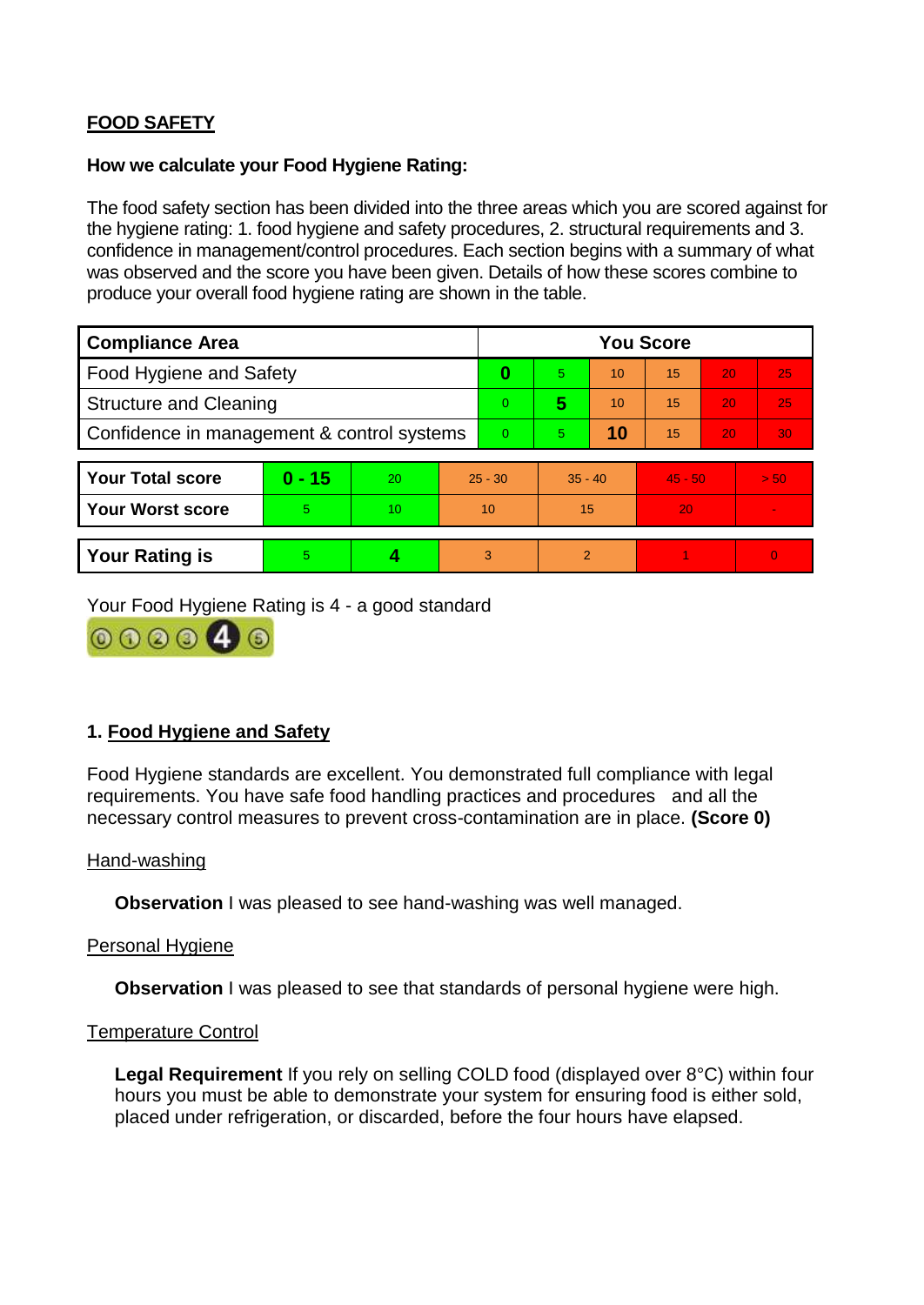### Unfit food

**Observation** ensure you date label everything you open and place in the fridge so that you can ensure you follow the manufacturer's instructions.

## **2. Structure and Cleaning**

The structure facilities and standard of cleaning and maintenance are all of a good standard and only minor repairs and/or improvements are required. Pest control and waste disposal provisions are adequate. The minor contraventions require your attention. **(Score 5)**

### Cleaning of Equipment and Food Contact Surfaces

**Contravention** The following items are dirty and must be cleaned:

• fridge seals

### **Maintenance**

**Contravention** The following had not been suitably maintained and must be repaired or replaced:

- fridge seals
- leaking pipe in wash up area

# **3. Confidence in Management**

There are generally satisfactory food safety controls in place although there is evidence of some non-compliance with the law. All the significant food hazards are understood and controls are in place. Some minor issues were identified relating to staff supervision and training. You are progressing towards a written food safety management system. The contraventions require your attention; although not critical to food safety they may become so if not addressed. **(Score 10)**

### Type of Food Safety Management System Required

**Contravention** You do not have a food safety management system. Implement Safer Food Better Business or an equivalent food safety management system. As a new food business, you have been given the benefit of the doubt, however failure to implement one could cause you to receive a much lower rating in your next inspection. A copy of Safer Food Better Business for Caterers can be downloaded and printed from the following link: https://www.food.gov.uk/business-guidance/safer-food-better-business

**Contravention** Your documented Food Safety Management System or Safer Food Better Business pack was not available for inspection. As a consequence you could not demonstrate an effective system for managing food safety hazards.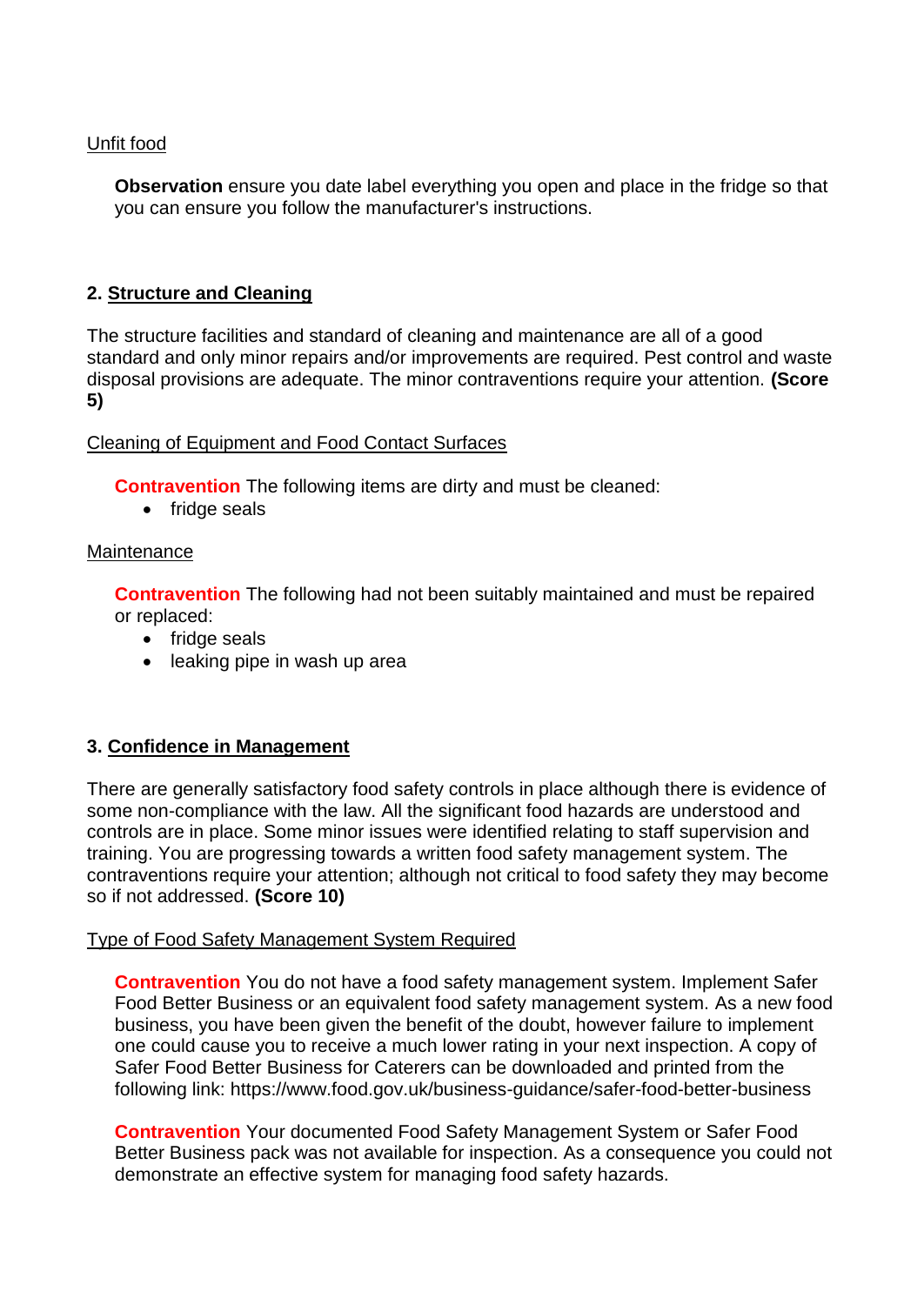# Food Hazard Identification and Control

**Contravention** The following SAFE METHODS are missing from your Safer Food Better Business pack:

- Cross-contamination
- Cleaning
- Chilling
- Cooking

**Observation** You are not recording the result of your temperature checks. Please ensure these are written down.

## **Training**

**Contravention** The following evidence indicates there is a staff training need as food handlers:

- were unaware of the contact time for the sanitiser
- did not know how long to stay off work after illness.

**Information** You can obtain a list of the training courses we provide on our website www.norwich.gov.uk

### Infection Control / Sickness / Exclusion Policy

**Contravention** There was insufficient control over the contamination of food from food handlers known or suspected to be suffering from a food-borne disease or gastro-intestinal illness:

• staff that report these diseases must not work with food until they are 48 symptom free

### Allergens

**Contravention** You are failing to manage allergens properly:

- You have not identified the allergens present in the food you prepare
- You do not have a system for informing customers about the presence of allergens in the food you prepare
- You are not informing customers about the risk of cross contamination with allergens

**Legal Requirement** Caterers must provide allergy information on all unpackaged food they sell. Catering businesses include restaurants, takeaways, deli counters, bakeries and sandwich bars etc. The potential for cross-contamination by allergens must also be made known to consumers. In addition food manufacturers must now label allergy